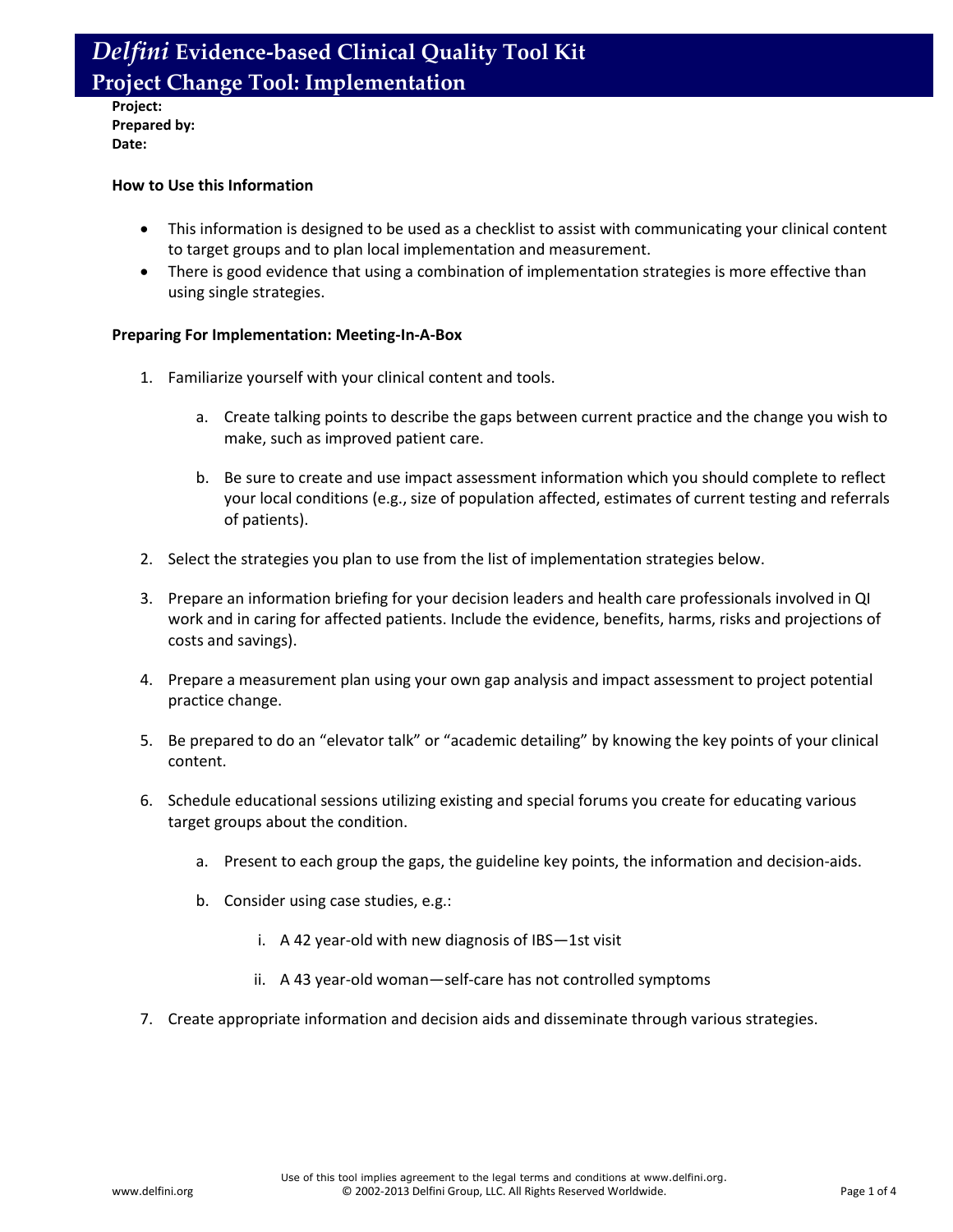**Project: Prepared by: Date:**

|    | <b>Advice</b>                                                                                                                                           |                                                                                                                                                                                                                                                                                                                                                                                                                                                                                                                                                                                                                                                                                                                                                                                                |
|----|---------------------------------------------------------------------------------------------------------------------------------------------------------|------------------------------------------------------------------------------------------------------------------------------------------------------------------------------------------------------------------------------------------------------------------------------------------------------------------------------------------------------------------------------------------------------------------------------------------------------------------------------------------------------------------------------------------------------------------------------------------------------------------------------------------------------------------------------------------------------------------------------------------------------------------------------------------------|
| 1. | <b>Decision</b><br><b>Support</b><br><b>Materials for</b><br><b>Clinicians</b>                                                                          | Any tool that is helpful at the time of clinical decision-making.<br>Examples:<br>Reminders (especially computerized reminders at time of visit) can be most effective<br>Algorithms<br>"One pagers" / Text Summaries<br>Diagnostic or treatment information about a patient provided from computer analysis of<br>patient-specific data.<br>Examples:<br><b>Medication dosing</b><br>$\bullet$<br>Patients needing lab tests or immunization<br>$\bullet$<br>Warning regarding rising creatinine on nephrotoxic drugs                                                                                                                                                                                                                                                                         |
| 2. | Leadership<br>Buy-in &<br><b>Support</b>                                                                                                                | Personal sources (e.g., colleagues) are often preferred over impersonal (e.g., print) sources<br>especially when there is medical uncertainty: Structural leaders; Opinion leaders<br>Effectiveness:<br>Multiple studies show opinion leaders can be effective and can be used to teach,<br>$\bullet$<br>encourage, demonstrate, persuade, establish norms.                                                                                                                                                                                                                                                                                                                                                                                                                                    |
| 3. | Information<br><b>Dissemination</b><br>& Training<br><b>CME and</b><br>$\bullet$<br>Other<br><b>Events</b><br>Academic<br>$\bullet$<br><b>Detailing</b> | Educational activities which benefit clinicians & patients<br>Effectiveness: patient outcomes, adherence, clinician awareness & knowledge<br>Examples:<br>Postgraduate Courses<br><b>CME Workshops</b><br>Educational sessions focusing on a discrete clinical area or skill. Individuals or small groups of<br>learners are tutored and interact.<br>Effectiveness:<br>RCTs > tutorials & preceptorships can be effective<br>Academic Detailing: Short, 1-on-1 "conversations" with educational & behavioral objectives -<br>Mutual participation (address driving/restraining forces)<br>٠<br>Limited number of essential messages<br>٠<br><b>Reinforcement &amp; repetition</b><br>٠<br>Effectiveness:<br>RCTs - demonstrated efficacy<br>Increased with opinion leaders & repeat detailing |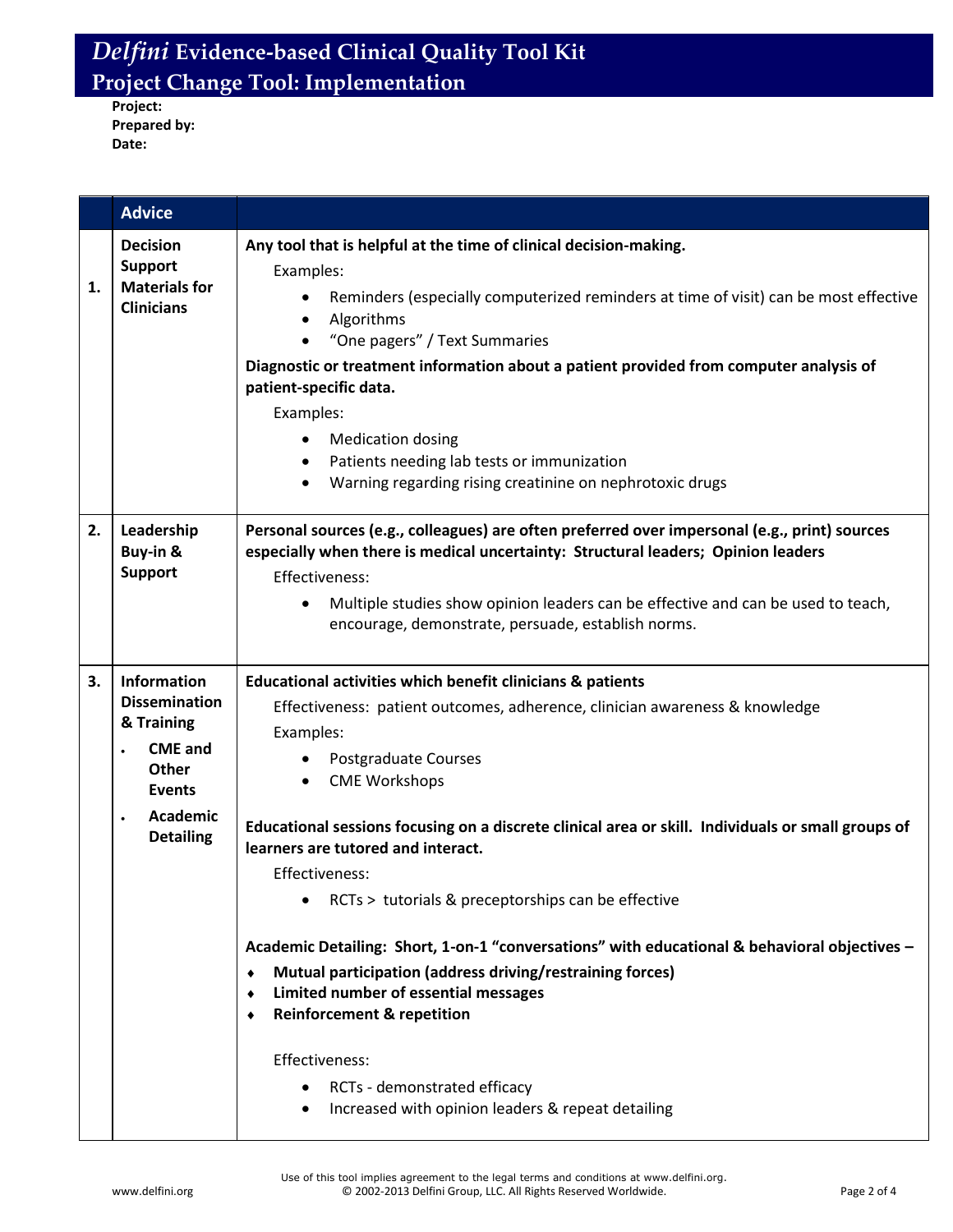**Project: Prepared by: Date:**

| 4. | <b>Systems and</b>               | Improvement through changes in --                                                                                             |
|----|----------------------------------|-------------------------------------------------------------------------------------------------------------------------------|
|    | Administrative<br><b>Changes</b> | Facilities, systems, roles (including staffing), methods (including procedures), equipment,<br>٠<br>supplies, other resources |
|    |                                  | Examples:                                                                                                                     |
|    |                                  | Standing orders (role change)<br>$\bullet$                                                                                    |
|    |                                  | Day surgery (facilities)<br>$\bullet$                                                                                         |
|    |                                  | Laparoscopic surgery (equipment)<br>$\bullet$                                                                                 |
|    |                                  | <b>Clinical information systems</b>                                                                                           |
|    |                                  | <b>Decision rules</b><br>$\bullet$                                                                                            |
|    |                                  | Suggest care based on patient-specific data<br>٠                                                                              |
|    |                                  | Reminders, alerts<br>۰<br>Bring together information to inform decisions<br>٠                                                 |
|    |                                  |                                                                                                                               |
|    |                                  | <b>Registries</b>                                                                                                             |
|    |                                  | Collections of patients by defining characteristic -<br>$\bullet$                                                             |
|    |                                  | Dx, scheduled visit, out of compliance<br>۰                                                                                   |
|    |                                  | Should contain actionable information<br>۰                                                                                    |
|    |                                  | Should allow flexibility of use<br>۰                                                                                          |
|    |                                  | <b>Rules /policies</b>                                                                                                        |
|    |                                  | Examples:                                                                                                                     |
|    |                                  | Formularies<br>$\bullet$                                                                                                      |
|    |                                  | Preadmission certification<br>$\bullet$                                                                                       |
|    |                                  | 2nd opinion programs<br>٠                                                                                                     |
|    |                                  | Required consultation<br>$\bullet$                                                                                            |
|    |                                  | Incentives                                                                                                                    |
|    |                                  | Penalties (50 hrs CME/yr for license)<br>٠                                                                                    |
| 5. | <b>Patient-</b>                  | Approaches or tools designed to influence patients' decision-making                                                           |
|    | centered                         | Examples:                                                                                                                     |
|    | <b>Strategies</b>                | Video can be as effective as patient education (short term knowledge)                                                         |
|    |                                  | Mass media (e.g., change in hysterectomy rates)                                                                               |
|    |                                  | Shared decision-making (e.g., interactive video)                                                                              |